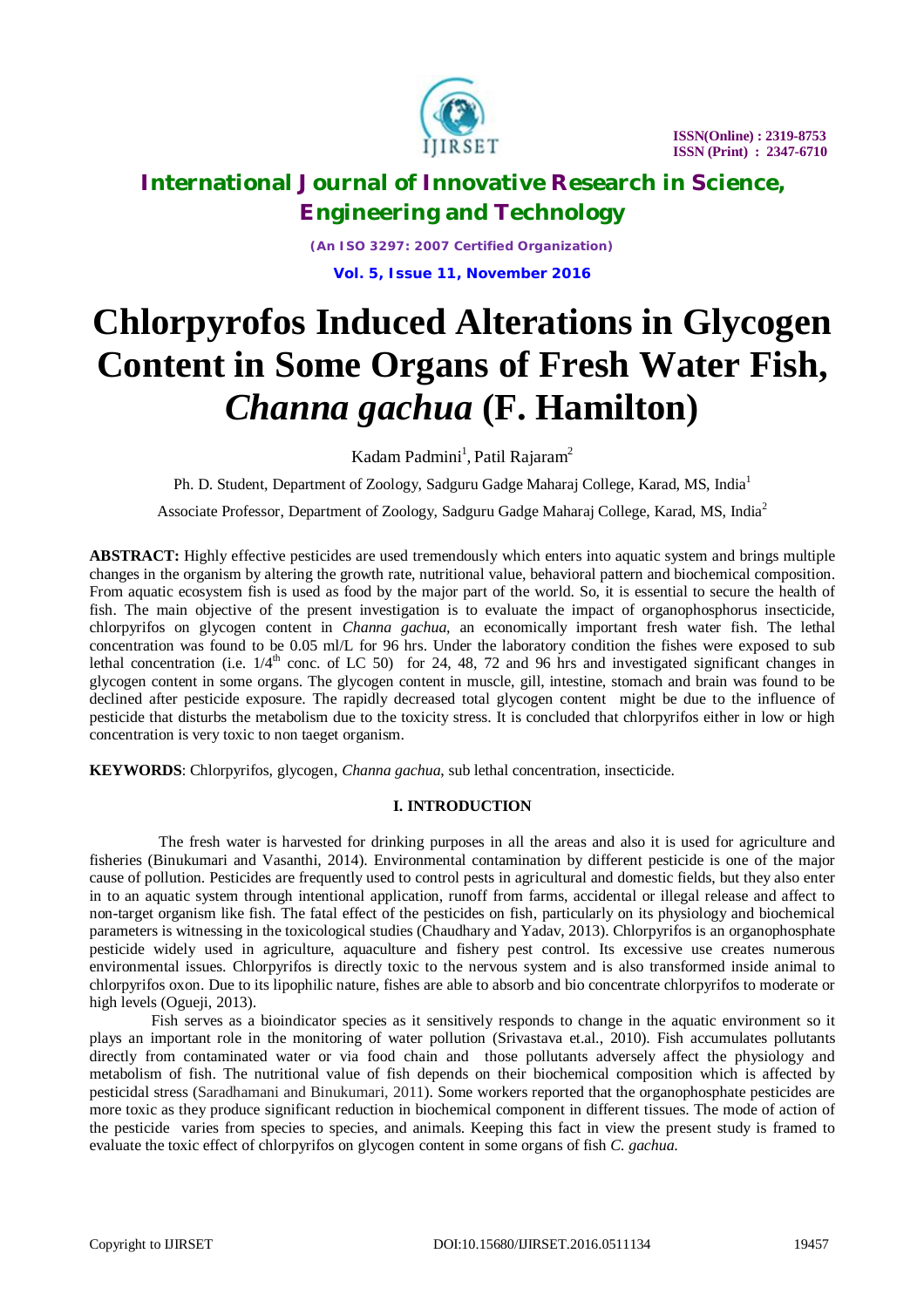

*(An ISO 3297: 2007 Certified Organization)*

**Vol. 5, Issue 11, November 2016**

### **II. MATERIAL AND METHODS**

### **A) MATERIAL:**

- 1) Selection of fish -In the present work the fresh water fish, *C.gachua* was selected keeping in mind their availability in local river Krishna around Karad city and its suitability for toxicity testing. Healthy specimens of size  $15 \pm 1$  cms and weight  $50 \pm 5$  gms. were collected from the river with the help of a fisherman. The collected fish were brought to the laboratory, they were treated with  $0.1\%$  KMnO<sub>4</sub> solution to prevent dermal infection and acclimatized to the laboratory condition for a period of 10 days. During this period, they were fed once a day on pelleted fish feed and were kept in aerated aquarium. After 10 days fish with normal behavioral activity and good health condition were selected for further experimental purpose.
- 2) Pesticide Commercially available organophosphorus pesticide, chlorpyrifos brought from local Agro- chemist shop was used for present research work.

### **B) Methods:**

- 1) Determination of  $LC_{50}$  To understand the influence of time over the toxic effect of chlorpyrifos at lethal concentration on *C. gachua* at different period of exposure, the fish were grouped into six groups and exposed to different concentrations viz. 0.04, 0.045, 0.05, 0.055, 0.06 and 0.065 ml/L for 96 hrs and recorded the mortality of fishes.
- 2) Experimental set up Under the experiment healthy fish were divided in to three groups, each group contained ten fishes. Group  $1<sup>st</sup>$  was considered as control and group  $2<sup>nd</sup>$  and  $3<sup>rd</sup>$  as the experimental groups. Fish in the experimental groups were exposed to sub lethal concentration, i.e.,  $1/4^{\text{th}}$  conc. of  $LC_{50}$  of chlorpyrifos for 24, 48, 72 and 96 hrs. At the end of each exposure period the fish were sacrificed and desired organs were quickly excised to study biochemical parameter by employing following method.
- 3) Biochemical method Anthrone method was used to determine total glycogen content in tissues, (Roe, 1955). To make a test sample, freshly weighed (100 mg.) tissue was homogenized in 1 ml of 30 % KOH and 2 ml of 96 % ethanol, the homogenate was centrifuged at 3000 rpm for 15 min and the supernatant was obtained. In 0.5ml of supernatant, 0.5 ml of distilled water and 5 ml. of anthrone reagent was added. A standard glucose was also run along with the test sample. The samples were boiled in a water bath for 8 min. for color development. The optical density was measured in a UV spectrophotometer at 620nm. The glycogen content of the tissue was calculated using the OD of the unknown sample and that of the standard glucose solution.

#### **III. RESULT**

#### **LC 50**

Median lethal concentration  $(LC_{50})$  is the most widely accepted basis for acute toxicity test and it is the concentration of a test chemical which kill 50% of the test organisms after a particular period of exposure, usually 96 hrs. Generally in toxicity tests, death is a decisive criterion because it is easy to determine and has obvious biological and ecological significance. The mortality of fishes at different concentrations viz. 0.04, 0.045, 0.05, 0.055,0.06 and 0.065 ml/L of chlorpyrifos for 24, 48, 72 and 96 hrs. is shown in table 1. It is clearly indicates that the  $LC_{50}$  value for chlorpyrifos at 96 hrs. was 0.05ml/L.

### **Total glycogen**-

 The glycogen content obtained in different tissues of control fish and chlorpyrifos treated fish at different time intervals is shown in table 2 and represented graphically in figure 1. The result showed significant decrease of glycogen content in all the tissues under present investigation. The graphical representation showed the mean values obtained for total glycogen

in different tissues of fish over the control along with standard deviation. In control fish the glycogen content was in order of stomach> intestine > brain > muscle > gill. At the exposure of 96 hrs. sub lethal concentration of chlorpyrifos, mean values of total glycogen depleted in the order of stomach > intestine > muscle > brain > gill. At 96 hrs. sub lethal exposure of pesticide the mean value of glycogen linearly decreased in stomach as 1.1525, 0.9795, 0.8867 and 0.6959 mg/gm wet wt. of tissue for 24,48,72 and 96 hrs. respectively, when compared with the control (1.4820) at the end of 96 hrs. The mean value of intestine glycogen content (0.7224 mg/g wet wt. of tissue) had shown a significant decrease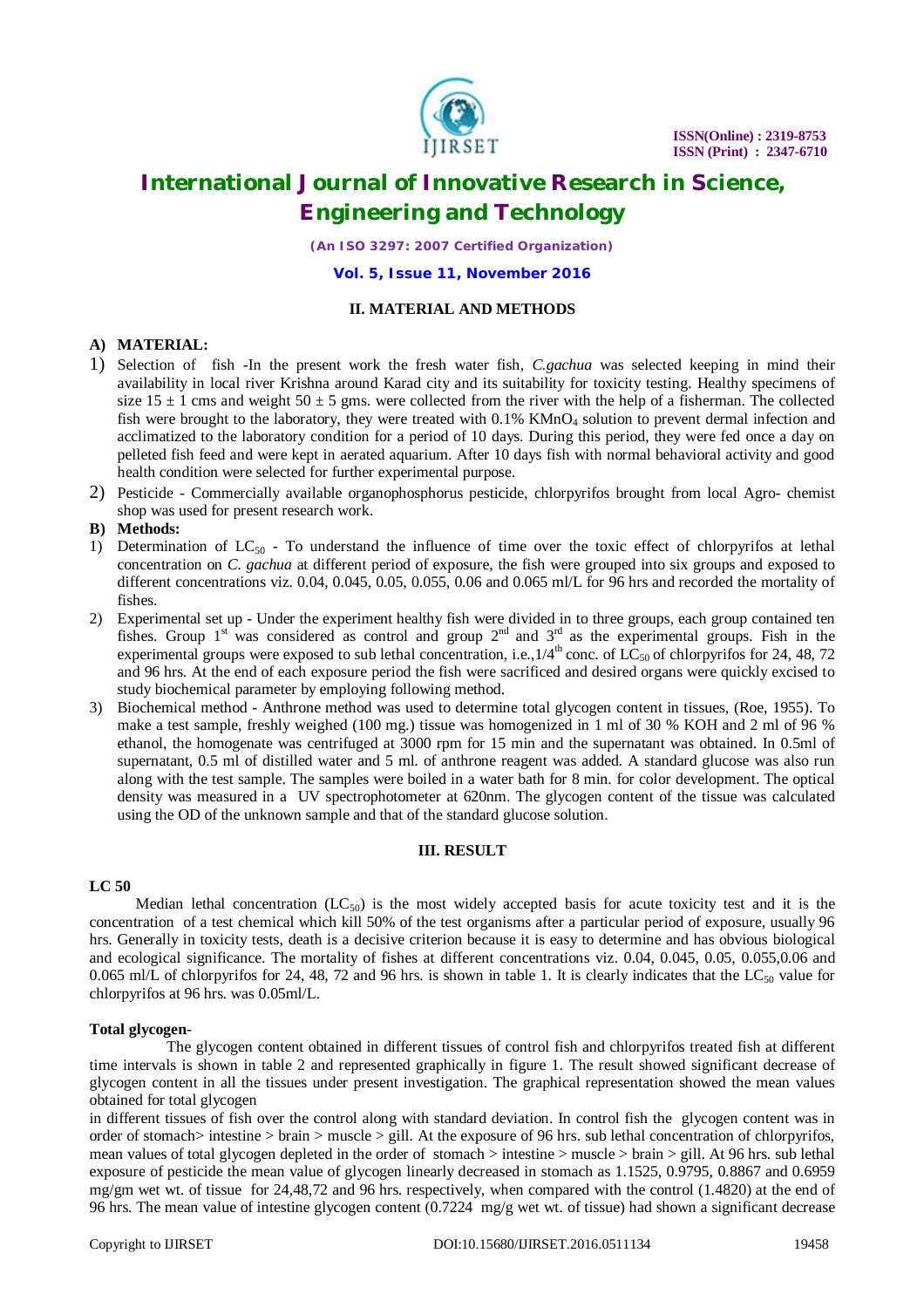

*(An ISO 3297: 2007 Certified Organization)*

### **Vol. 5, Issue 11, November 2016**

when compared to control group  $(1.4538mg/g$  wet wt. of tissue). The mean value of muscle glycogen content in the experimental groups were 0.6676 , 0.5393, 0.4813, and 0.3470 mg/g wet wt. of tissue and that of control group was 0.8196.

| No. of | Concentration<br>m/L | Exposure period (hrs.) |    |    |    |
|--------|----------------------|------------------------|----|----|----|
| fishes |                      | 24                     | 48 | 72 | 96 |
| 10     | 0.04                 | N                      | N  | N  |    |
| 10     | 0.045                | N                      | N  |    | 2  |
| 10     | 0.05                 | N                      | 1  | 2  | 2  |
| 10     | 0.055                |                        |    | 2  | 3  |
| 10     | 0.06                 |                        | 2  | 3  | 3  |
| 10     | 0.065                | 6                      | 4  |    |    |

**Table 1.** Mortality of *C.gachua* exposed to chlorpyrifos.

Note: N- No mortality

**Table 2.** Glycogen content (mg/g wet wt. of tissue) in different tissues of fish, *C. gachua* on exposure to sub lethal concentration of chlorpyrifos for 24, 48, 72 and 96 hrs.

| <b>Tissue</b>    | <b>Control</b> | $24$ hrs    | 48 hrs      | $72$ hrs    | <b>96 hrs</b> |
|------------------|----------------|-------------|-------------|-------------|---------------|
| <b>Muscle</b>    | 0.8196         | 0.6676      | 0.5393      | 0.4813      | 0.3470        |
|                  | $\pm 0.0247$   | $\pm 0.002$ | $\pm 0.010$ | $\pm 0.004$ | $\pm 0.005$   |
| <b>Gill</b>      | 0.7754         | 0.6183      | 0.4795      | 0.4062      | 0.2702        |
|                  | $\pm 0.0371$   | $\pm 0.004$ | $\pm 0.008$ | ± 0.008     | $+0.005$      |
| <b>Stomach</b>   | 1.4820         | 1.1525      | 0.9794      | 0.8867      | 0.6959        |
|                  | $+0.026$       | $\pm 0.011$ | $\pm 0.010$ | $\pm 0.004$ | $+0.006$      |
| <b>Intestine</b> | 1.4537         | 1.1826      | 1.0439      | 0.9353      | 0.7224        |
|                  | $\pm 0.008$    | $\pm 0.010$ | $\pm 0.017$ | $\pm 0.009$ | $\pm 0.010$   |
| <b>Brain</b>     | 1.2242         | 0.7586      | 0.5193      | 0.4336      | 0.3373        |
|                  | ± 0.026        | $\pm 0.010$ | ± 0.004     | ± 0.006     | ± 0.010       |

Each value is the mean of 5 individual determinations  $\pm$  indicates SD.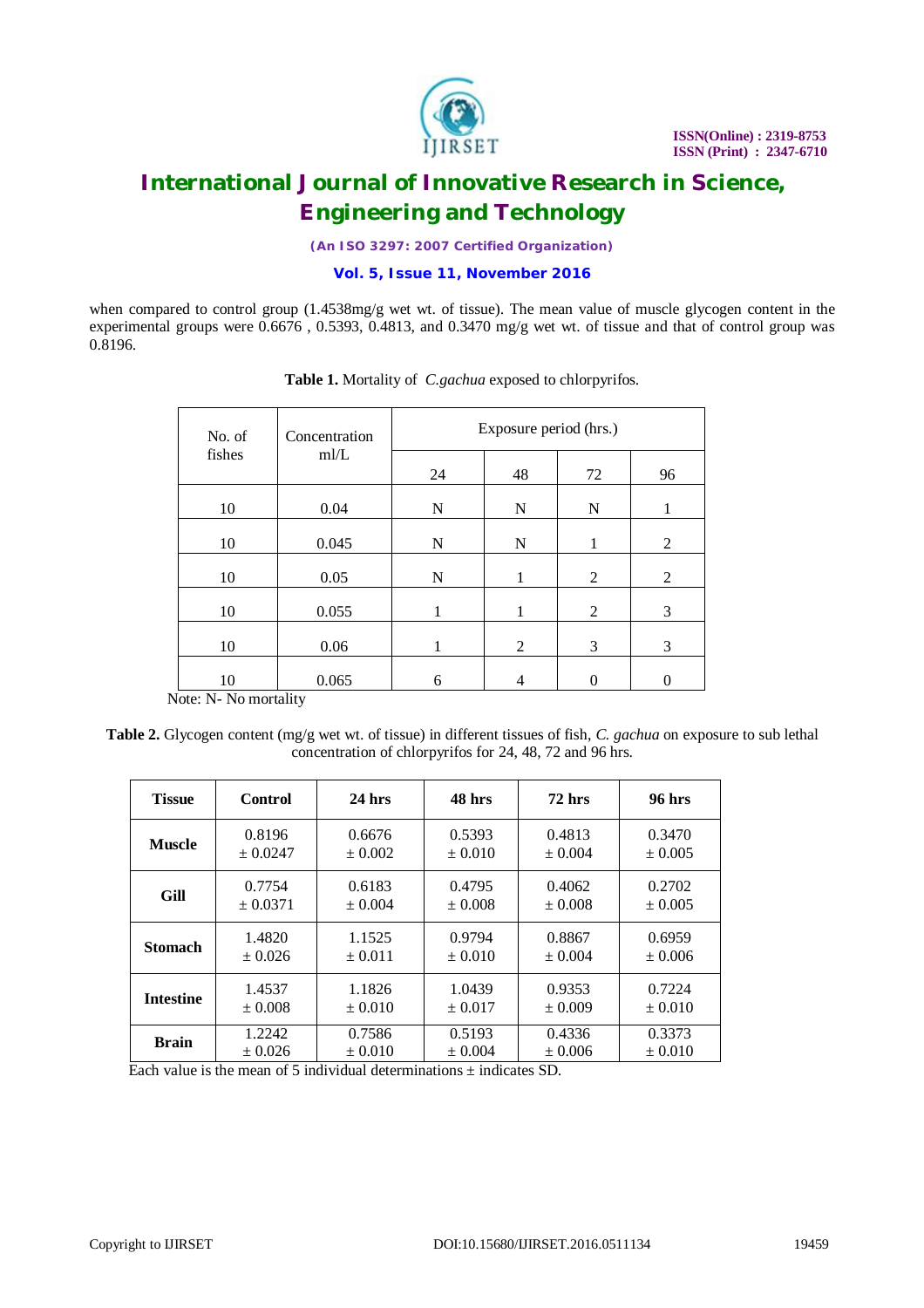

*(An ISO 3297: 2007 Certified Organization)*

### **Vol. 5, Issue 11, November 2016**

**Figure 1.** Changes in glycogen content (mg/g wet wt. of tissue) in different tissues of fish, *C. gachua* on exposure to sub lethal concentration of chlorpyrifos for 24, 48, 72 and 96 hrs.



The mean value of glycogen was decreased in the brain as 0.7586, 0.5193, 0.4336 and 0.3373 mg/gm wet wt. of tissue for 24,48,72 and 96 hrs. respectively, where as the glycogen content in the brain of control group was 1.2242. Decreased amount of glycogen content was noticed in the gill during chlorpyrifos treatment, so the mean value of control group was 0.7754 whereas the mean values of the experimental groups were 0.6183 , 0.4795 , 0.4062 and 0.2740 mg/gm wet wt of tissue for 96 hrs.

### **IV. DISCUSSION**

 In the present study when the fish were exposed to chlorpyrifos, glycogen was significantly declined. This declination might be due to the toxic action of the pesticide on the tissues and utilization of stored glycogen to overcome the pesticide stress. Similar results have been reported by Chaudhary and Yadav (2013) in fish *Nemachelus botia* on exposure to meothrin. Padma Priya (2013) reported that the tissue glycogen content decreased on exposure of fish *Channa punctatus* to imidacloprid*.* Decreased liver glycogen has been observed in fish *O. mossambicus* due to toxic impact of dichlorvos (Lakshmanan et al., 2013). Satyavardhan (2013) reported that the glycogen in different tissues of fish *Ctenopharyngodon idella* was significantly reduced by the fenvalerate and malathion intoxication. Nagaraju and Venkata Rathnamma (2013) showed that the glycogen content decreased in the different tissues of *Labeo rohita* on exposure to sub lethal and lethal concentrations of profenofos and carbosulphan. Level of glycogen content in the liver of *Cyprinus carpio* was decreased when exposed to distillery effluent at different periods (Saroja et al., 2013). In fish *Lepidocephalus thermalis* a sudden decrease in glycogen content was reported in liver, kidney and muscle tissue on exposure to sugar factory effluent (Hyalij., 2013). Magar and Dube (2013), observed that the fresh water fish *C. punctatus* exposed to sub lethal concentration of malathion showed decreasing trend in cardiac muscle glycogen. The glycogen content in the brain, gill, intestine and liver of fish *Cirrhina mrigala* was decreased significantly on exposure of fenthion (Israel Stalin and Sam Manohar, 2012). The significant decrease was observed in the gills, kidney, and brain of fish *Punctius ticto* due to the toxic action of dimethoate (Ganeshwade et al.; 2011). Palanismy et. al., (2011) studied and reported decline in the glycogen content of liver, brain, muscle and gill tissue of *Mystus cavasius* after short term exposure to electroplating industrial effluent chromium. Thenmozhi (2011), suggests that depletion in biochemical parameter like glycogen in liver, gill and muscle of *Labeo rohita* during exposure period of malathion. The serum total glucose content has been observed to be decreased after phorate treatment in fish *C. punctatus* (Singh, et.al., 2010). Decrease in the glycogen content in gill, liver, muscle and kidney of *Labeo rohita* when exposed to tannery effluent after acute exposure for 96 hrs, has been reported by Muley et. al., (2007). Ghosh (1987) indicates gradual depletion in muscle and liver glycogen of *C. batracus* when exposed to sub lethal concentration of three organophosphates.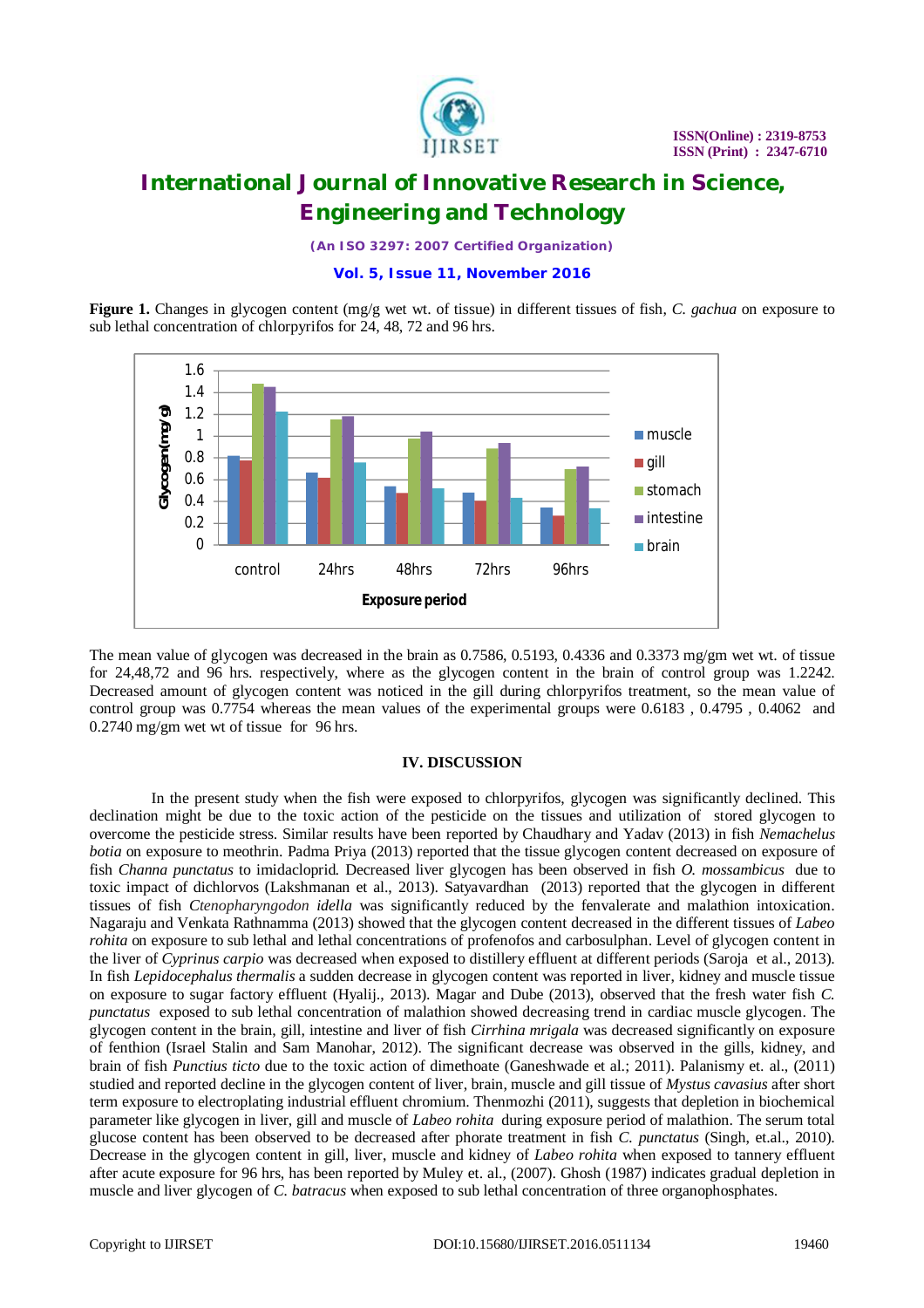

*(An ISO 3297: 2007 Certified Organization)*

#### **Vol. 5, Issue 11, November 2016**

 The tissue specific decline in glycogen may be due to its speedy consumption to assemble the energy demands (Padma Priya; 2013). Where as the glycogen is advantageous for immediate energy release on demand in any animal. Under the toxic stress to mitigate energy demand, glycogen level in tissue falls down. In present study glycogen content in different tissues was found depleted due to the toxins which damage the structure of tissue and results in the weakened metabolism process. So the results of present investigations are similar to the findings of various earlier workers.

### **V. CONCLUSION**

 In view of above results and discussion in the present study the glycogen content in different tissues of *C. gachua* was decreased when exposed to sub lethal concentration of chlorpyrifos. Thus, from the present study it is concluded that insecticide intoxication disturbs the functional activity of cells with consequential changes in biochemical composition of fish, that affect the nutritional value of fish. It may be dangerous to human beings due to the consumption of those fish in which insecticides have accumulated in their tissues.

### **ACKNOWLEDGEMENT**

 The author is grateful to Principal and Head, P.G. Dept. of Zoology, S. G. M. College, Karad, for providing the necessary facilities during present work.

#### **REFERENCES**

- 1. Anand Pratap Singh, Surendra Singh, Prabhat Bhartiya and Khushbu Yadav (2010). Toxic effect of port on the serum biological parameter of snake headed fish, *Channa punctatus* (Bloch). Advances in Bioresearch, 1 (1): 177-181.
- 2. Anoop Kumar Shrivastava, Diwakar Mishra, Shilpee Shrivastava, Sunil Kumar Shrivastav and Ajai K. Shrivastav (2010). Acute toxicity and behavioural responces of Heteropneustes fossilis to an organophosphate insecticide dimethioate. Int. J. Pharma. Bio Sci. 1(4): B 359-363.
- 3. Binukumari S. and J. Vasanthi (2014). Changes in cholesterol content of the freshwater fish *Labeo rohita* due to the effect of an insecticide 'Encounter' (herbal plant extract). Int. J. Pharma. Sci. Research. 5(2) : 397-399.
- 4. Chattergee, C.C., Human Physiology, Vol 1, Medical Allied Agency, 82/1 Mahatma Gandhi Road; Calcatta-9: 446-449.
- 5. Chaudhari P.K. And B.S. Yadav (2013). Effect of meothrin on tissue glycogen content in the freshwater fish *Nemacheilus botia.* J. Harmoniz Res. Appl. Sci., 1(3):125-127.
- 6. David T. and Plumer. (1992). An introduction to practical biochemistry,  $3^{rd}$  edition., Tata Mac Graw Hill Pub. Co. New Delhi, 523.
- 7. Ganeshwade R. M., S. M. Pawar, S.R. Sonawane, K. D. Devararoo and V.B. Sutar (2011). Effect of dimethote on the level of glycogen in tissues of fresh water fish *Punctius ticto (Ham).* The Bioscan, 6 (1): 131-133.
- 8. Ghosh T.K. (1987). Toxic impact of three organophosphate pesticides on carbohydrate metabolism in a fresh water Indian cat fish *Clarius batracus*. Indian Nat. Sci. Acad., 53 (2): 135-142.
- 9. Hyalij M.T. (2013). Effect of sugar factory effluent on glycogen, protein and free amino acid content in tissue of the fish *Lepidocephalus thermalis*., Journal of Environmental Research and Development., 7 (3):1228-1230.
- 10. Israel, Stalin. S, and Sam Manohar Das. S, (2012). Biochemical changes in certain tissues of *Cirrhina mrigala* (Hamilton) (Cyprinidae: Cypriniformes) exposed to fenthion., International Journal of Environmental Sciences, 2 (3): 1268-1277.
- 11. Lakshmanan S., A. Rajendran, and C. Sivasubramaniyan (2013). Impact of Dichlorvos on tissue glycogen and protein content in freshwater fingerlings, *Oreochromis mossambicus* (Peters)., International Journal of Research in Environmental Science and Technology,: 3 (1): 19-25.
- 12. Lehninger, A. L., Nelson, D. L., and Cox, M. M., (1993). Principles of biochemistry. 2n ded. Worth, New York.
- 13. Magar R.S. and Dube K.V., (2013). Effect of sub lethal concentration of malathion on metabolic profile and Histological studies in heart tissue of *Channa punctatus*. J. Env. Sci. Toxicol. Food Tech. 2(6): 8-12.
- 14. Muley D.V., Karanjkar D. M., and Maske S.V., (2007). Impact of industrial effluent on the biochemical composition of fresh water fish *Labeo rohita,* Journal of Environmental Biology, 28 (2):245-249.
- 15. Nagaraju B. and Venkata Rathnamma V., (2013). Effect of two pesticides on some biochemical characteristics of the freshwater fish *Labeo rohita* (Hamilton), Journal of Biology and Today's World, 2 (9): 425-441.
- 16. Ogueji, Emmanuel Okechukwu, Ibrahim Baba Usman And Auta Jehu (2013). Histopathology of liver and gill of C. gariepinus (Burchell 1822) with swollen abdomen following exposure to acute and sub lethal concentrations of chlorpyrifos-ethyl. Int. J. Basic and Appl. Sci. 2 (3) : 223-229.
- 17. Padma Priya B. and Y. Avasan Maruthi, (2013). Imidacloprid toxicity on biochemical constituent in liver tissue of fresh water teleost *Channa punctatus.* Int J Pharm Bio Sci, 4(4) : 50-54.
- 18. Palanismy P., G. Sasikala, D. Mallikaraj, N. Bhuvaneshwari and G. M. Nataraj (2011).Electroplating industrial effluent chromium induced changes in carbohydrate metabolism in an air breathing cat fish *Mystus cavasius* (Ham). Asian J. Exp. Biol. Sci. 2(3) : 521-524.
- 19. Roe J. H. (1955). The determination of sugar in blood and spinal fluid with anthrone reagent. J. Biol. Chem. 212: 335-343.